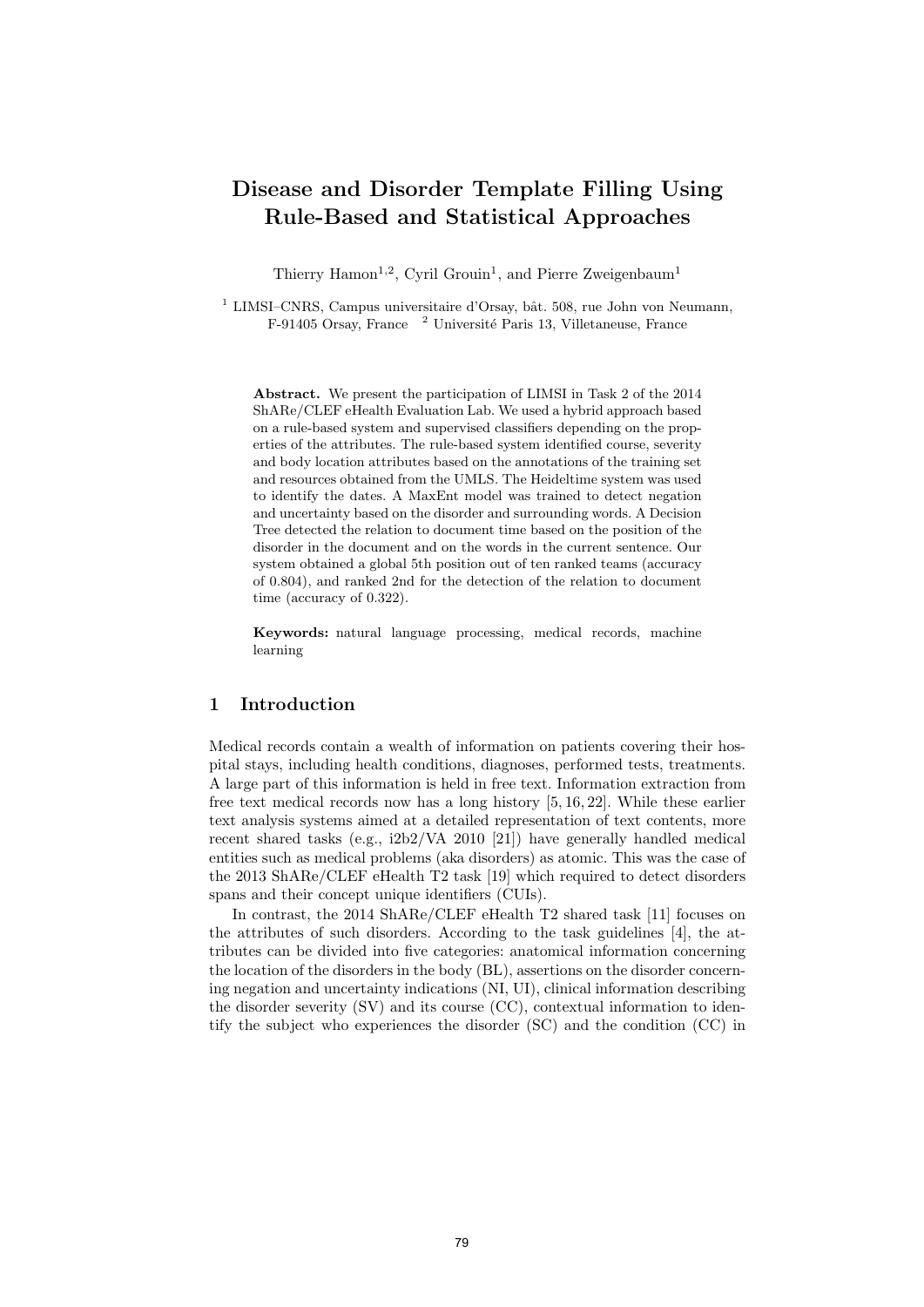which the disorder exists, and temporal information including the time expression related to the disorder (TE) and the temporal relation between the disorder and the time of the document (DT).

General methods to perform this task include knowledge-based methods which specify in which condition an attribute should be recognized for a given disorder mention, e.g. by detecting terms in lexicons or by matching lexicosyntactic patterns; and machine-learning based methods which learn to detect the presence of an attribute from a feature representation of each disorder mention. The overall approach of the LIMSI team is hybrid: depending on the properties of the attributes, we used rule-based methods relying on linguistic and terminological resources (BL, SV, CC, TE) or supervised classifiers (NI, UI, DT) to identify and normalise disorder attributes.

This paper is organized as follows. In Sec. 2 we present related work on attribute recognition in clinical texts. Then, we detail the materials and methods we used according to the attributes in Sec. 3. Results are presented and discussed in Sec. 4.

# 2 Related Work

Negation (NI), uncertainty (UI), subject (SC) and conditional existence (CO) were part of the task to address in the i2b2/VA 2010 [21] and i2b2 2012 [18] challenges, under one category called "assertion". Most of the top-ten ranked systems obtained a high F-measure around 0.93, using supervised methods or hybrid systems.

Temporal expressions (TE) and relations (including that in DT) were addressed in the i2b2 2012 challenge [18], albeit in a slightly different way. Temporal expressions were to be detected anywhere in the text and did not need to be related to a specific disorder. Each event needed to be anchored to the patient timeline through a temporal relations. Events included "problems", which were close to the "disorders" addressed in the present task. Besides, temporal relations targets could to be any event or temporal expression, including the admission or discharge dates. The top-ten systems obtained F-measures of 0.45–0.66 for finding the normalized value of a temporal expression (Timex3), and 0.43–0.69 for temporal relations between any pair of events.

Anatomical parts (BL) have been included in manual annotations in a few corpora, including MiPACQ  $[1]$  and Quaero  $[13]$ . Roberts *et al.*  $[14]$  report an F-measure of 0.86 for extracting the anatomical site of an actionable finding in radiology reports.

## 3 Materials and Methods

## 3.1 Data

The corpus used for the 2014 ShARe/CLEF eHEALTH evaluation lab consists of de-identified plain text EMRs from the MIMIC II database, version 2.5 [15].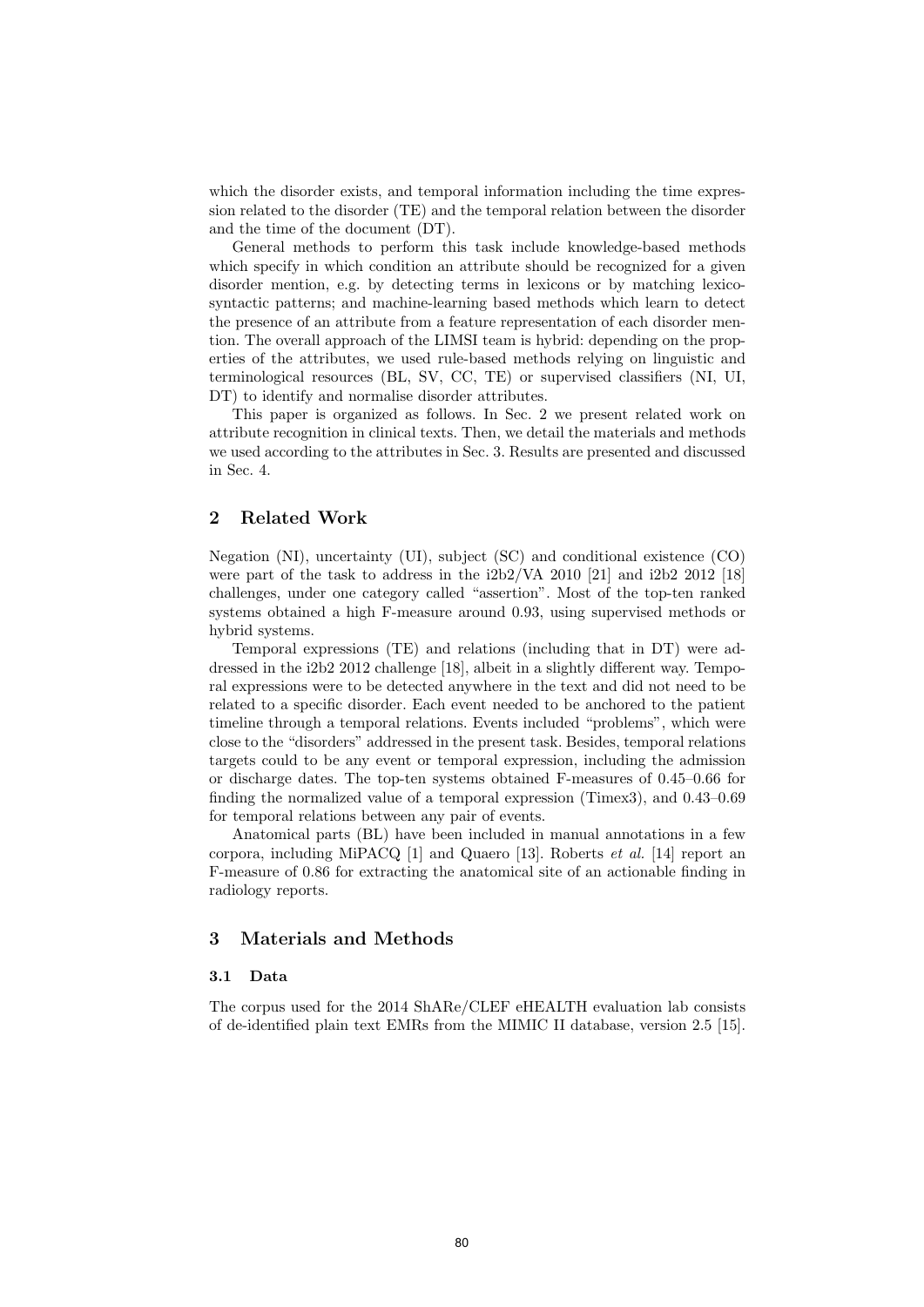Table 1. Description of the corpora

|               | Training | Test            |
|---------------|----------|-----------------|
| Documents     | 299      | 133             |
| Words         |          | 182,056 153,558 |
| Distinct CUIs | 1,356    | 1,141           |

Table 2. Statistics of classes for each attribute from the training corpus

| Attribute               | Classes                                                                                     |
|-------------------------|---------------------------------------------------------------------------------------------|
| Body Location (BL)      | null (5,131), C0000726 (403), C0003501 (295), C0225897                                      |
|                         | $(271)$ , C0278454 $(215)$ , C0026264 $(208)$ , C0018787                                    |
|                         | (183), C0817096 (172), C0024109 (134), C0031050 (127),                                      |
|                         | C0007226 (103), C0018792 (101), etc.                                                        |
| Conditional Class (CO)  | false $(10,993)$ , true $(560)$ , null $(1)$                                                |
| Course Class $(CC)$     | unmarked (10,887), increased (234), decreased (186), im-                                    |
|                         | proved $(101)$ , worsened $(67)$ , resolved $(63)$ , changed $(12)$ ,                       |
|                         | null $(3)$ , no $(1)$                                                                       |
| DocTime Class (DT)      | overlap $(6,851)$ , before overlaps $(2,814)$ , before $(1,391)$ ,                          |
|                         | after $(442)$ , unknown $(55)$                                                              |
| Generic Class (GC)      | false $(11,553)$ , null $(1)$                                                               |
| Negation Indicator (NI) | no $(9,349)$ , yes $(2,205)$                                                                |
| Severity Class (SV)     | unmarked $(10,344)$ , moderate $(671)$ , severe $(410)$ , slight                            |
|                         | $(128)$ , null $(1)$                                                                        |
| Subject Class (SC)      | patient $(11,467)$ , family_member $(72)$ , other $(13)$ ,                                  |
|                         | donor <sub>other</sub> (1)                                                                  |
|                         | Temporal Expression (TE) none $(8,094)$ , date $(3,266)$ , duration $(131)$ , time $(62)$ , |
|                         | overlap $(1)$                                                                               |
|                         | Uncertainty Indicator (UI) no $(13,539)$ , yes $(1,014)$ , null $(1)$                       |

The EMR documents were extracted from the intensive-care unit setting and included discharge summaries, electrocardiography reports, echography reports, and radiology reports.

The training set contained 299 documents and a total of 182,056 words, while the test set contained 133 documents and a total of 153,558 words (see Tab. 1). In Tab. 2, we give a few statistics for each attribute in the training corpus.

## 3.2 System Design

Three types of methods were used in our system depending on the properties of an attribute:

 $-$  (i) because unbalanced distributions are hard to process (see Tab. 2), attributes with a very large majority class (SC, CO, GC) were not addressed minimally: the majority value was systematically returned for such attributes;<sup>1</sup>

 $^{\rm 1}$  Subject Class=patient; Conditional Class=false; Generic Class=false.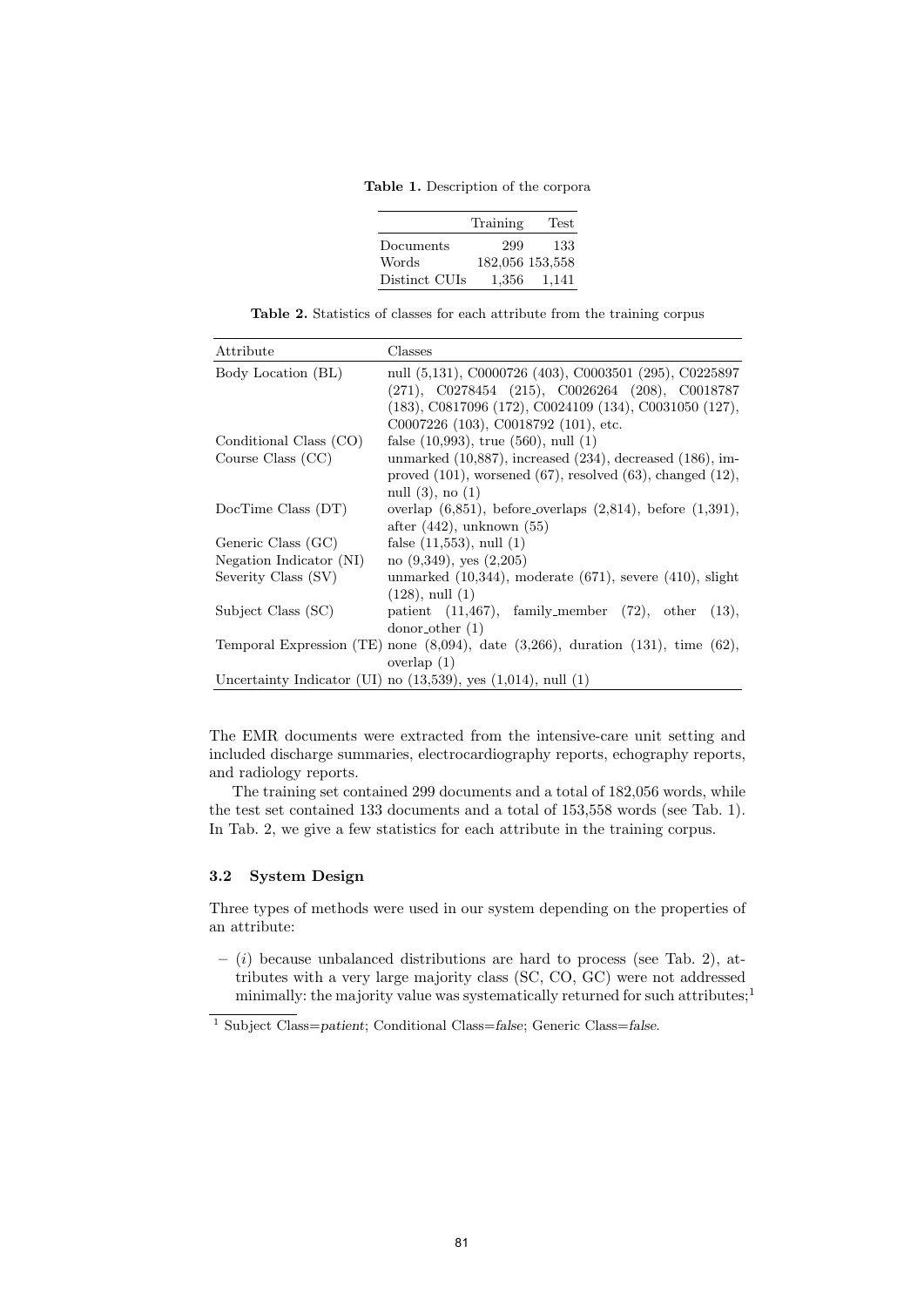- Attributes with more variation were handled with either
	- $\bullet$  (ii) human-designed resources and rules if clear clues could be collected and organized to make a decision for such attributes (CC, BL, SV, TE);
	- $\bullet$  or *(iii)* supervised classification if some of the clues played a less categorical role in decision-making (NI, UI, DT).

We detail below the methods used for attributes with more variation: rule-based detection of temporal expression (Sec. 3.3), resource-based detection of body location, severity and course (Sec. 3.4), supervised detection of negation and uncertainty (Sec. 3.5), and supervised detection of DocTime class (Sec. 3.6).

## 3.3 Rule-Based Detection of Temporal Expression

To identify the temporal expressions, we used the rule-based temporal tagger Heideltime [17] that we tuned for clinical texts during the 2012 i2b2 challenge [9]. This tuned version of Heideltime includes linguistic patterns specific to medical and especially clinical temporal expressions, such as *postoperative day four*, *day* of life, etc. For the CLEF-eHealth challenge, we only used the date expressions Heideltime recognises, since the other temporal expressions (duration and time) were too rare in the training set and their recognition decreased the performance of our system on that corpus.

## 3.4 Resource-Based Detection of Body Location, Severity and Course

The recognition of the terms for the attributes body location (BL), course (CC), and severity (SV), was based on resources specifically built for each attribute.

Since course and severity were marked with fairly regular clues in the training corpus (see Tab. 2), we used the annotations of the training set as resources to identify linguistic expressions related to these two attributes.

Terminological resources used for the recognition of terms referring to body locations were built from the training annotations as well as from UMLS Metathesaurus terms from selected source vocabularies. During preliminary experiments on the training set, we observed that terms found in some UMLS vocabularies tend to decrease the quality of the annotation. For this reason, we only considered UMLS terms obtained from four source vocabularies:

- Health Level Seven Vocabulary (HL7),
- Metathesaurus Forms of FDA National Drug Code Directory (FDA),
- University of Washington Digital Anatomist (UWDA),
- and UMLS Metathesaurus specific terms (MTH).

Ambiguous annotations such as "a" or "his" occurring in the training annotations were removed from the body location resource we used. We considered the CUIs as fine-grained semantic tags associated to the BL terms.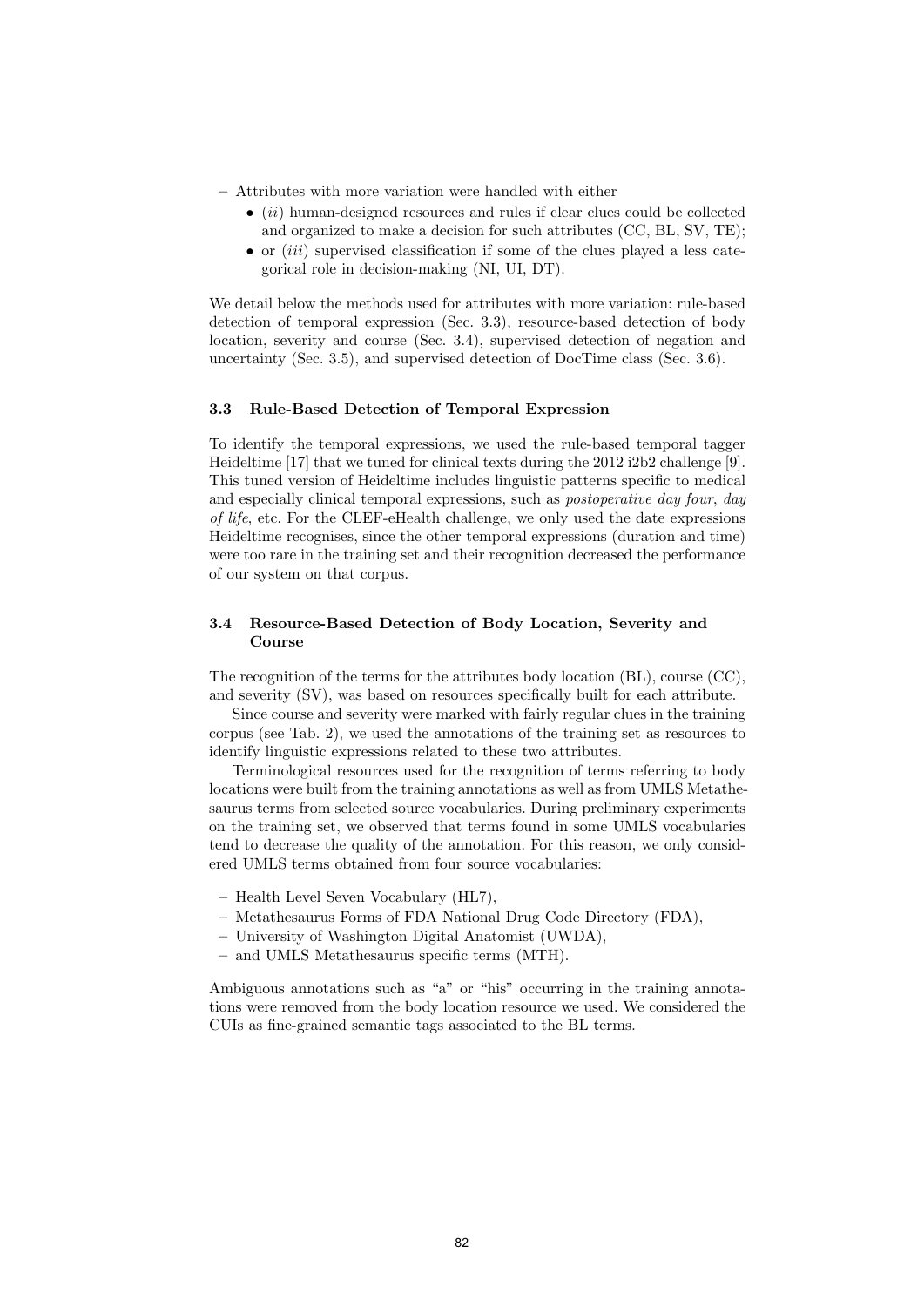These resources were used by the TermTagger Perl module<sup>2</sup> to recognise SV and CC mentions and BL terms. The clinical texts were also semantically tagged with the CUIs associated to BL terms. Term tagging is integrated in the Ogmios platform [10] which first performs POS-tagging with GeniaTagger [20]. For each disorder mention, a post-processing step selected the BL, SV and CC terms found in the sentence where the disorder occurs.

#### 3.5 Supervised Detection of Negation and Uncertainty

System Description. Based upon an empirical analysis of the training corpus, we prepared a list of clues we found relevant to detect negation and uncertainty:

- Negation clues: negative, no, not, without, denies, deny;
- Uncertainty clues: appear, assess, could, evaluate, likely, may, possible, possibility, possibilities, prior, probable, questionable, somewhat, suggesting, suspicion, unknown. We also marked the PATIENT/TEST subsection header as an uncertainty clue, since we observed that disorders in this subsection were associated with an uncertainty indicator in the training corpus.

They were then used to mark as negated or uncertain the part of a sentence following such a clue, thereby implementing a simplified scope detection method.

In order to detect negated and uncertain disorders, we designed two distinct models based upon the Maximum Entropy framework [2, 7] as implemented in the Wapiti toolkit<sup>3</sup> [12]: one model for negation identification (NI), and one for uncertainty identification (UI). Our models rely on both surface and external features:

- Surface features:  $(i)$  the whole entity,  $(ii)$  each token from the entity as a bag of words, *(iii)* the capitalization of each token among four schemas *(all*) in upper case, all in lower case, combination of upper and lower case, not relevant), and  $(iv)$  the three tokens preceding the entity to process:
- $-$  External features:  $(i)$  the Concept Unique Identifier (CUI) of the whole entity as found in the UMLS Metathesaurus  $[3]$ , and  $(ii)$  whether the part of the sentence where the entity is found is negated or uncertain, based upon negation and uncertainty clues found before the current entity.

Example. For the entity "Allergies to Drugs" in the sentence "Patient recorded as having No Known Allergies to Drugs", we used the following features:

- Whole entity: Allergies to Drugs;
- Tokens from the entity (bag of words): Allergies, to, Drugs;
- Capitalization of each token:  $Mm$ ,  $mm$ ,  $Mm$  (i.e., the first and third tokens combine lower and upper case while the second token is only in lower case);
- Three tokens preceding the entity (bag of words): having, No, Known;
- CUI of the entity:  $C0013182$ ;
- Part of the sentence where the entity is found being marked as negated or uncertained: NEG (the clue "no" was found in the left context of the entity).

 $^2$  http://search.cpan.org/~thhamon/Alvis-TermTagger/

 $^3$  http://wapiti.limsi.fr/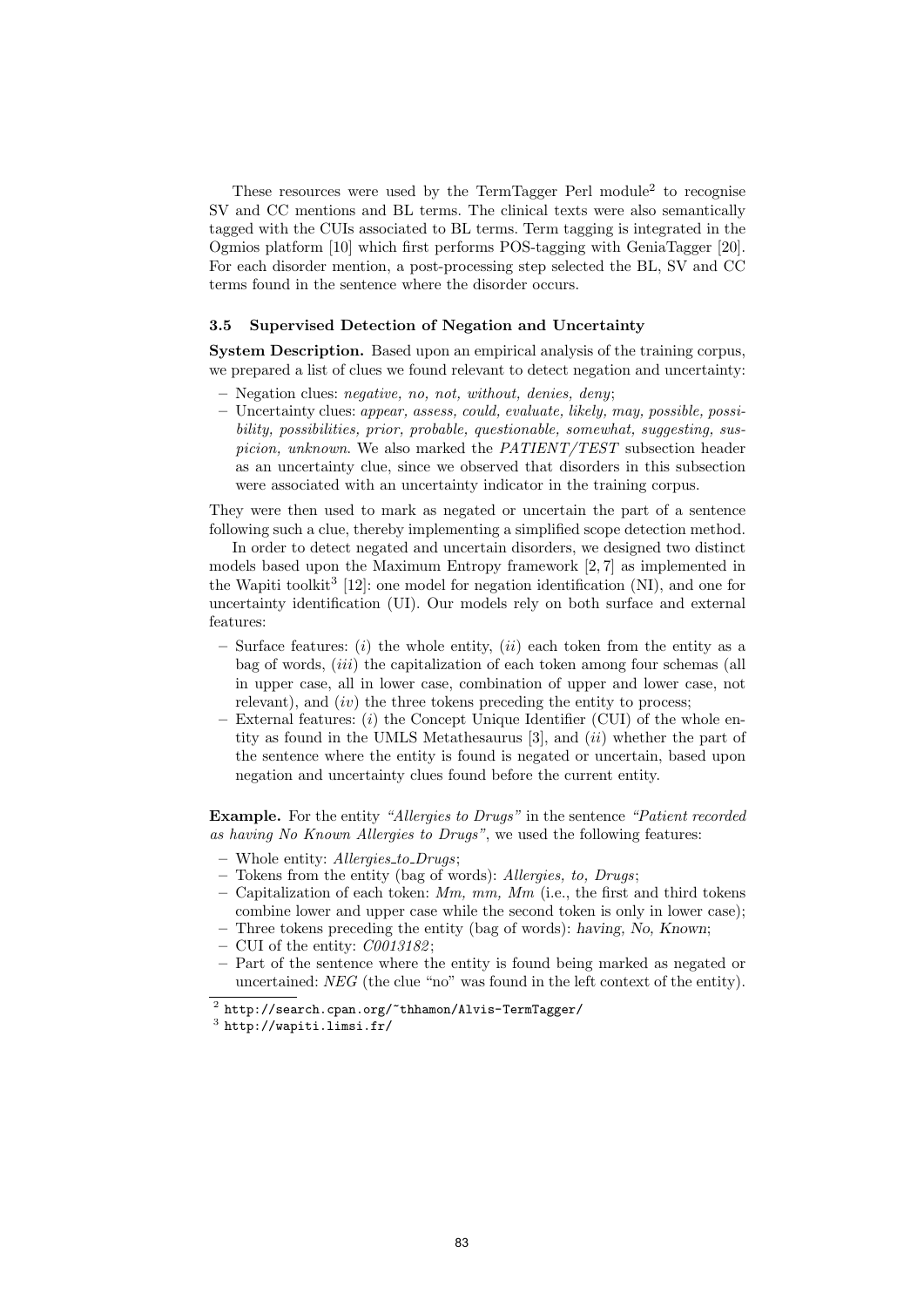#### 3.6 Supervised Detection of Temporal Relation to Document Time

The Document Time attribute encodes the temporal relation between a disorder and the date of the document. Clinical reports often follow the chronological order of reported events. A study of the training corpus confirmed this principle. It also showed that the document structuring into sections often goes together with specific distributions of temporal relations in each section. For example, typically, the Chief Complaint section covers past disorders, the Pertinent Results section describes disorders which overlap the hospital stay, and the Medications on Discharge section mention disorders that may occur after discharge. We therefore emphasized the use of document structure as an important clue to determine the temporal relation of a disorder. To do so, we compiled a list of the most frequent section headers found in the training corpus, and encoded it as patterns to detect 26 section types. We also modeled the position of a disorder in a document as both its character offset and its relative position by cutting the text into five equal-sized bins. In principle, verb tense should also contribute to relative time positioning; unfortunately we could not test it for want of time.

We addressed this sub-task as a supervised classification task with four classes: before, before overlaps, overlap, after. For each disorder, we collected the following features:

- position in the text (absolute and discretized in five equal bins);
- document type, section type, and their conjunction;
- tokens in the sentence, as a bag of words.

The conversion of sentences into bags of words considered the absence or presence of each word with at least 10 occurrences in the set of sentences for each class.

We tested several classifiers of the Weka toolkit [8] by training and testing them in ten-fold cross-validation on the training set (see Tab. 3): majority class (ZeroR: overlap), set of rules operating on only one feature (OneR: operates on conjoined feature document type+section type), Na¨ıve Bayes (NB), Decision Tree (J48, confidence threshold 0.4, minimal number of instances per leaf 10), k Nearest Neighbors (kNN with  $k = 1, 3, 5$ ), SVM (SMO with polynomial kernel). The best results on the training set before the submission were obtained by the

Table 3. Document Time attribute: performance on training set with various classifiers (ten-fold cross validation). Results marked in bold have been obtained after the submission.

| Classifier ZeroR OneR NB J48 |  |  | kNN: $k = 1, 3, 5$                                                | – SVM |
|------------------------------|--|--|-------------------------------------------------------------------|-------|
|                              |  |  | Accuracy 0.593 0.739 0.788 0.814 <b>0.842, 0.823, 0.813 0.844</b> |       |

decision tree, which was therefore used as the classifier for the test corpus. We can see in Tab. 3 that although slightly better results could be achieved after the submission with similarity-based classifiers such as kNN or SVM, the obtained range seems to be close to the maximum that can be obtained with the current features.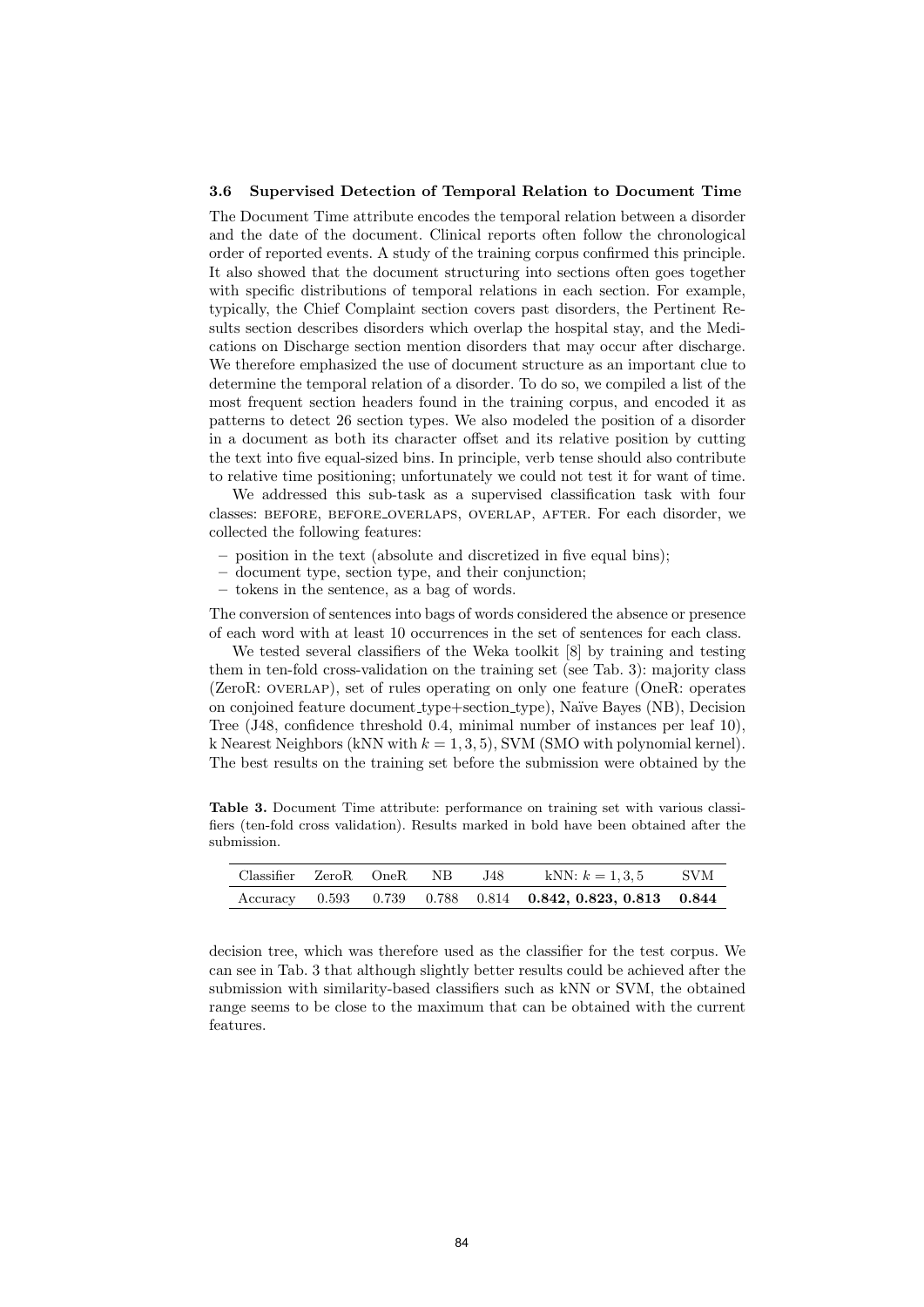#### 3.7 Submissions

We submitted two system outputs based upon the predictions performed by the previous systems. The only difference between the two submissions pertained to the Temporal Expression attribute: the first submission only focused on classes date and none which were most often found with this attribute (see Tab. 2). while the second submission also took into account the less represented time and duration classes.

# 4 Results and Discussion

## 4.1 Evaluation Metrics

The official evaluation measure is the overall average accuracy, where the accuracy of each attribute is defined as

$$
Accuracy = \frac{Correct}{Total}
$$
 (1)

where *Correct* is the number of entities with correctly predicted value and Total is the number of entities in the gold standard annotations.

## 4.2 Results on the Training Set

To estimate the performance of the system, two methods can be used. Admittedly, the method which best helps predict future results on unseen data consists in using cross-validation, i.e., preparing a system based on a subset of the training data and testing it on the rest, repeating the process on different splits of the training data. This is easy to do for machine-learning systems: Table 3 showed the accuracy obtained on the Document Time attribute with ten-fold cross-validation on the training set.

For knowledge-based systems however, it is more cumbersome to use multiple splits of the same dataset since the human knowledge engineer / system developer cannot "forget" the data she has seen in a previous split to prepare a new version of the system. Working on one split is possible although less predictive of future results. What we present here is simply the application of the system modules prepared on the training set and tested on the training set itself. While this is not in principle highly predictive of future results, it often gives an idea of where the system stands. Table 4 shows the overall results obtained this way, while Table 5 provides detailed information for each attribute. The obtained results are likely to be optimistic, especially for machine-learning systems, which generally tend to overfit the training data. We return to them when examining the results on the test data.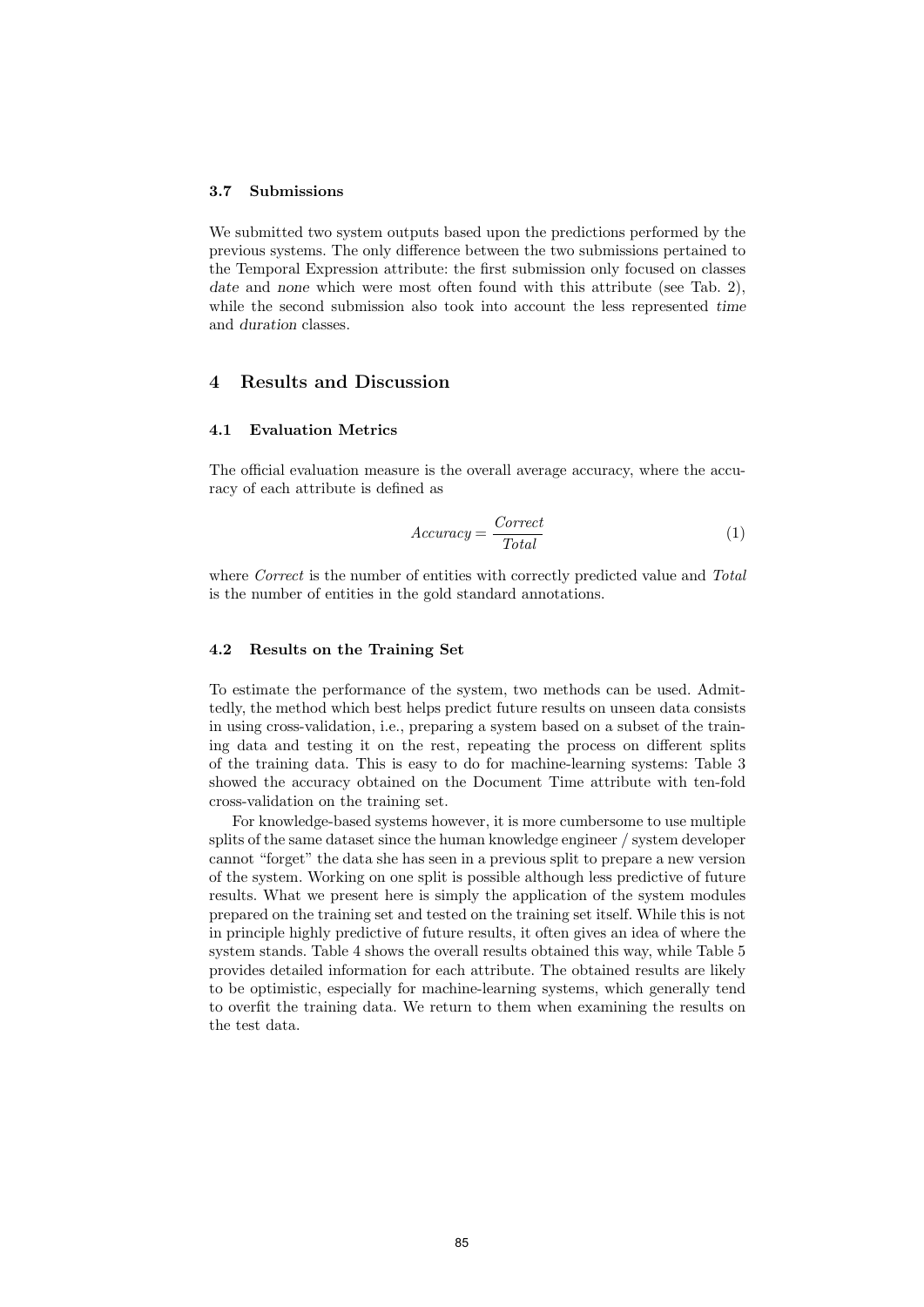Table 4. Results on the training set

| Submission Accuracy F-measure Recall Precision |       |       |       |       |
|------------------------------------------------|-------|-------|-------|-------|
| #1                                             | 0.884 | 0.684 | 0.674 | 0.693 |
| #2                                             | 0.882 | 0.682 | 0.677 | 0.686 |

Table 5. Detailed results on the training set for each attribute. The  $\delta$  value for each attribute represents its difference to the best system.

| Method         | Attribute  | Accuracy | F-measure |       | Recall Precision |
|----------------|------------|----------|-----------|-------|------------------|
|                | GC         | 1.000    | 0.000     | 0.000 | 0.000            |
| Default value  | SС         | 0.992    | 0         | 0.000 | 0.000            |
|                | CO         | 0.950    | 0         | 0.000 | 0.000            |
| Resource-based | SV         | 0.877    | 0.420     | 0.573 | 0.332            |
|                | CC         | 0.859    | 0.388     | 0.832 | 0.253            |
|                | BL         | 0.511    | 0.375     | 0.404 | 0.350            |
| Rule-based     | TE(#1)     | 0.692    | 0.071     | 0.040 | 0.289            |
|                | TE $(\#2)$ | 0.678    | 0.104     | 0.065 | 0.258            |
| MaxEnt         | NI         | 0.966    | 0.905     | 0.827 | 0.998            |
|                | UI         | 0.989    | 0.936     | 0.884 | 0.994            |
| Decision tree  | DТ         | N/A      | N/A       | N/A   | N/A              |

## 4.3 Global Results

Table 6 shows the official results we achieved on the test set. Our first submission ranked 6th out of 12 submissions, and 5th out of 10 participants. We can see that the overall accuracy is not much lower than that obtained on the training data (−0.08)—however, recall, precision, and F-measure are much lower (they are divided by two).

Table 6. Official results on the test set

| Submission Accuracy F-measure Recall Precision |       |       |       |       |
|------------------------------------------------|-------|-------|-------|-------|
| #1                                             | 0.804 | 0.315 | 0.303 | 0.330 |
| #2                                             | 0.801 | 0.315 | 0.290 | 0.333 |

#### 4.4 Detailed Results per Attribute

Table 7 displays the detailed results we achieved on the test set for each attribute. For the Temporal Expression (TE) attribute, we indicate the results we achieved for both submissions. For the other attributes, there is no difference between submissions  $\#1$  and  $\#2$ . We also indicate the  $\delta$  value between our submissions and the best submission for each attribute.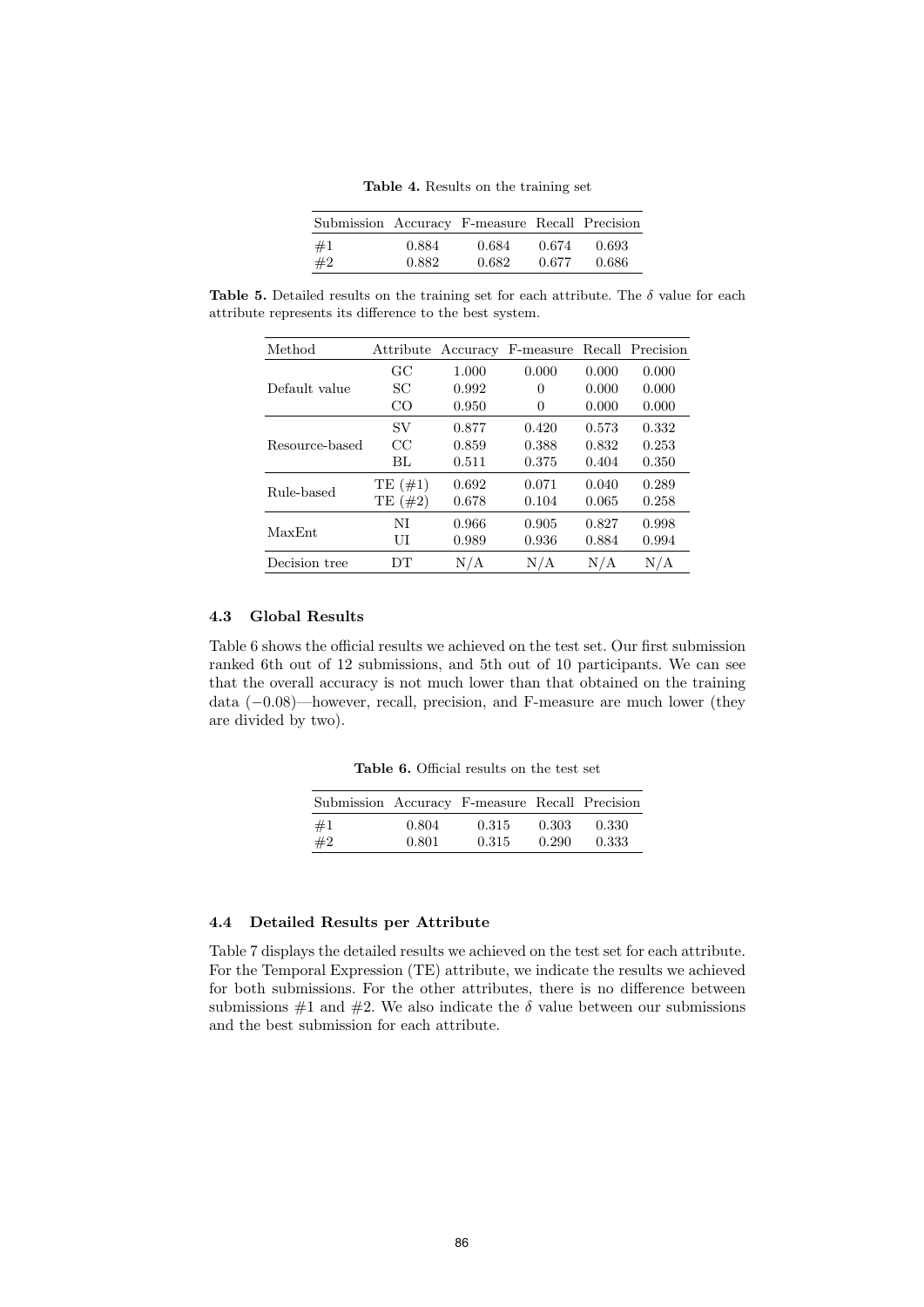| Method         | Attribute     | Accuracy | δ        | F-measure |       | Recall Precision |
|----------------|---------------|----------|----------|-----------|-------|------------------|
|                | $_{\rm GC}$   | 1.000    | $-0.000$ | 0.000     | 0.000 | 0.000            |
| Default value  | SС            | 0.984    | $-0.011$ | 0.000     | 0.000 | 0.000            |
|                | CO.           | 0.936    | $-0.042$ | 0.000     | 0.000 | 0.000            |
| Resource-based | SV            | 0.900    | $-0.082$ | 0.395     | 0.282 | 0.663            |
|                | $_{\rm CC}$   | 0.853    | $-0.118$ | 0.281     | 0.172 | 0.765            |
|                | BL            | 0.504    | $-0.293$ | 0.277     | 0.248 | 0.313            |
| Rule-based     | TE(#1)        | 0.839    | $-0.025$ | 0.092     | 0.186 | 0.061            |
|                | $(\#2)$<br>TЕ | 0.806    | $-0.058$ | 0.126     | 0.156 | 0.106            |
| MaxEnt         | NI            | 0.902    | $-0.067$ | 0.722     | 0.879 | 0.612            |
|                | UI            | 0.801    | $-0.159$ | 0.026     | 0.018 | 0.044            |
| Decision tree  | DТ            | 0.322    | $-0.006$ | 0.322     | 0.322 | 0.322            |

Table 7. Detailed results on the test set for each attribute. The  $\delta$  value for each attribute represents its difference to the best system.

The results for attributes handled through default values or resources are very close to those obtained on the training set. Surprisingly, the accuracy obtained for the rule-based TE attribute is much better on the test set than on the training set. A possible explanation could be related to the fact that the test set only contained discharge summaries whereas the training set also contained echography, ECG and radiography examination reports, with maybe more regular temporal expressions in the discharge summaries.

## 4.5 Discussion

For highly unbalanced attributes (GC, SC, CO), the decision not to process these attributes and to select the majority class instead proved good: we achieved our better accuracy values on these three attributes. We notice that most teams did the same for GC (which did not vary at all in the training set), four other teams did the same for CO (ranking #5 before 2 teams), and one other team did so for SC (ranking #5 before 4 teams). For SC, the distance to the best team, which obtained near-perfect results, is only 0.009; for CO, it was 0.042: there is more to gain there with a more precise strategy.

For attributes relying on lists, the resource-based approach obtained moderate results. For example, the CUIs for the Body Location attribute encompass a high number of distinct values, which makes it difficult to detect with high accuracy. The simple dictionary-based method that we used to detect BL mentions with a co-occurrence based method to associate them to a disorder underperformed compared to other participants (−0.29 wrt. the best system). The detection of CC and SV attributes based uniquely on clue words found in the training set also underperformed wrt. other participants, both ranking last with differences of respectively  $-0.12$  and  $-0.08$  wrt. the best system.

The choice we made to process the Temporal Expressions with the Heideltime tool and specifically designed rules allowed us to achieve an accuracy of 0.839,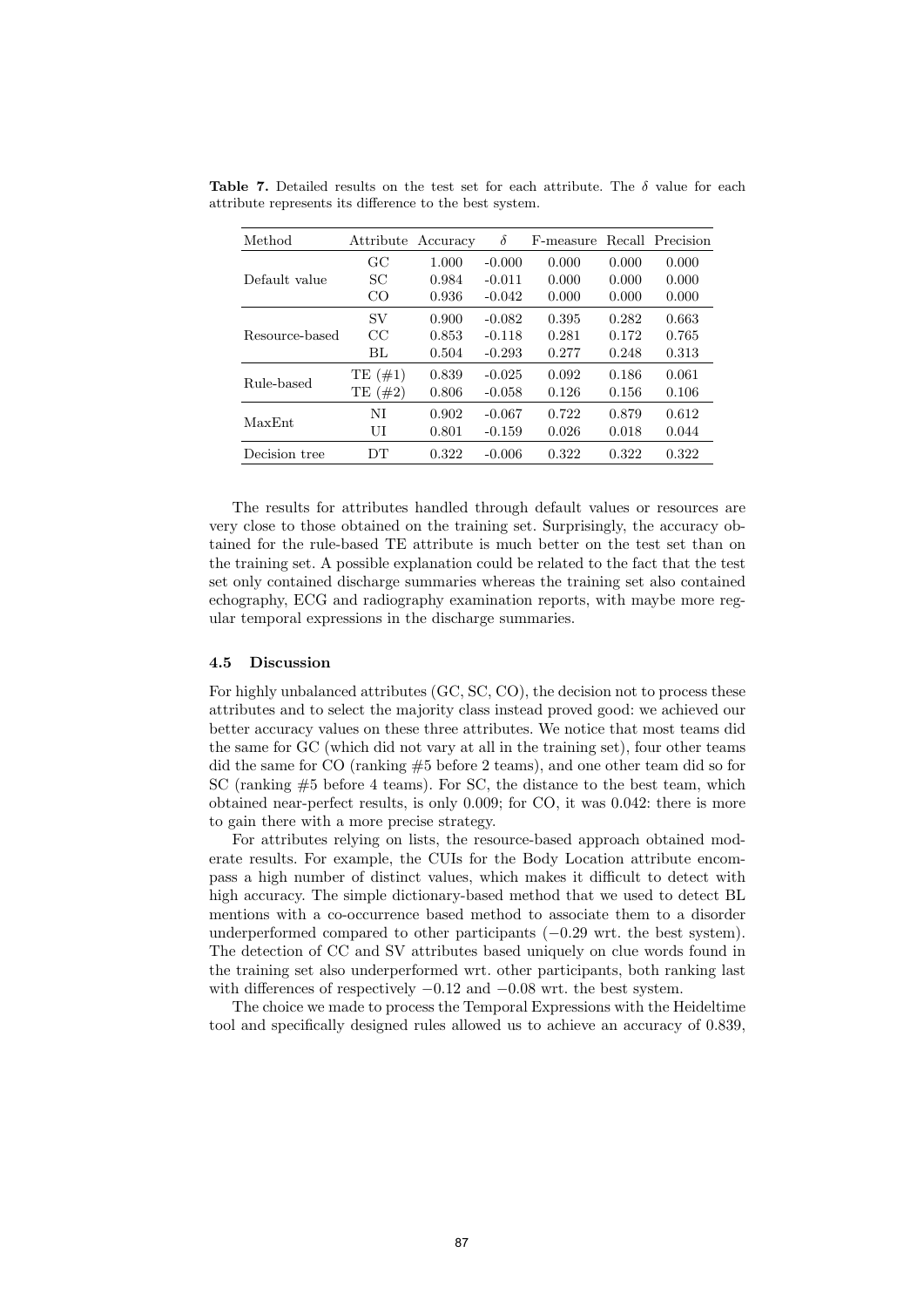with a small  $\delta$  of 0.025 wrt. the first system. The addition of the less represented time and duration classes was detrimental to this module.

The MaxEnt model we designed for negation identification performed well, achieving a 0.902 accuracy with a small  $\delta$  of 0.067 wrt to the first system on this attribute (the maximum amplitude of accuracy on this attribute is of 0.207 between the first and the last system). However, the MaxEnt model we created for uncertainty identification obtained quite low results with an accuracy of 0.801, our system ranking last on this attribute. Given its similarity of design to the negation identification module and the very low precision and recall scores it obtained, we suspect this might be due to a bug in this module.

The detection of the DT attribute (temporal relation to document time) with an emphasis on the position of the disorder in the document structure (section type and relative position in document) performed on par with the best system. Its use of the document type as one of the features may have helped it perform well on the test set, which only contained discharge summaries, in contrast to the training set which included four types of documents. We have seen in further experiments on the training set that the use of similarity-based classifiers (kNN or SVM) instead of the decision tree might improve its results. Besides, it currently does not take into account verb tense, which can be expected to be an important clue for this attribute.

Finally, let us note that the accuracy scores obtained by the participants on the test corpus of this temporal relation task are the lowest among all attributes. They are much lower than those obtained on the training set (0.81 for our classifier in 10-fold cross-validation). They are also much lower that those obtained in the i2b2 2012 challenge on temporal relation detection (F-measures of the ten best systems in the 0.43–0.69 range) [18]. Our own work in the i2b2 2012 challenge [6] studied the relative recall of our classifiers. The temporal relations of i2b2 2012 that were closest to the DT attribute of the present task were those between an event and the admission (AD) or discharge (DD) date. For these two relations, we obtained F-measures, recalls and precisions of respectively (0.86, 0.80, 0.94) and (0.63, 0.51, 0.83) (see Figure 4 in [6], relations TIMEX3 EVENT DD HC and TIMEX3 EVENT AD HPI), also much higher than the scores for the DT attribute. However, the events in  $12b2 2012$  included more event types than only disorders, which may change the difficulty of the task.

# 5 Conclusion and Perspectives

We designed several systems to address the disease and disorder template filling task of ShARe/CLEF eHealth 2014. We chose the method to use (either rulebased or supervised approach) depending on the characteristics of each attribute: resource-based for attributes (e.g., BL) where a dictionary was an important component, rule-based where patterns were important (TE), based on supervised machine learning where the determination of the attribute value was based on distributions of features and relied on a study of their context (e.g., NI and DT).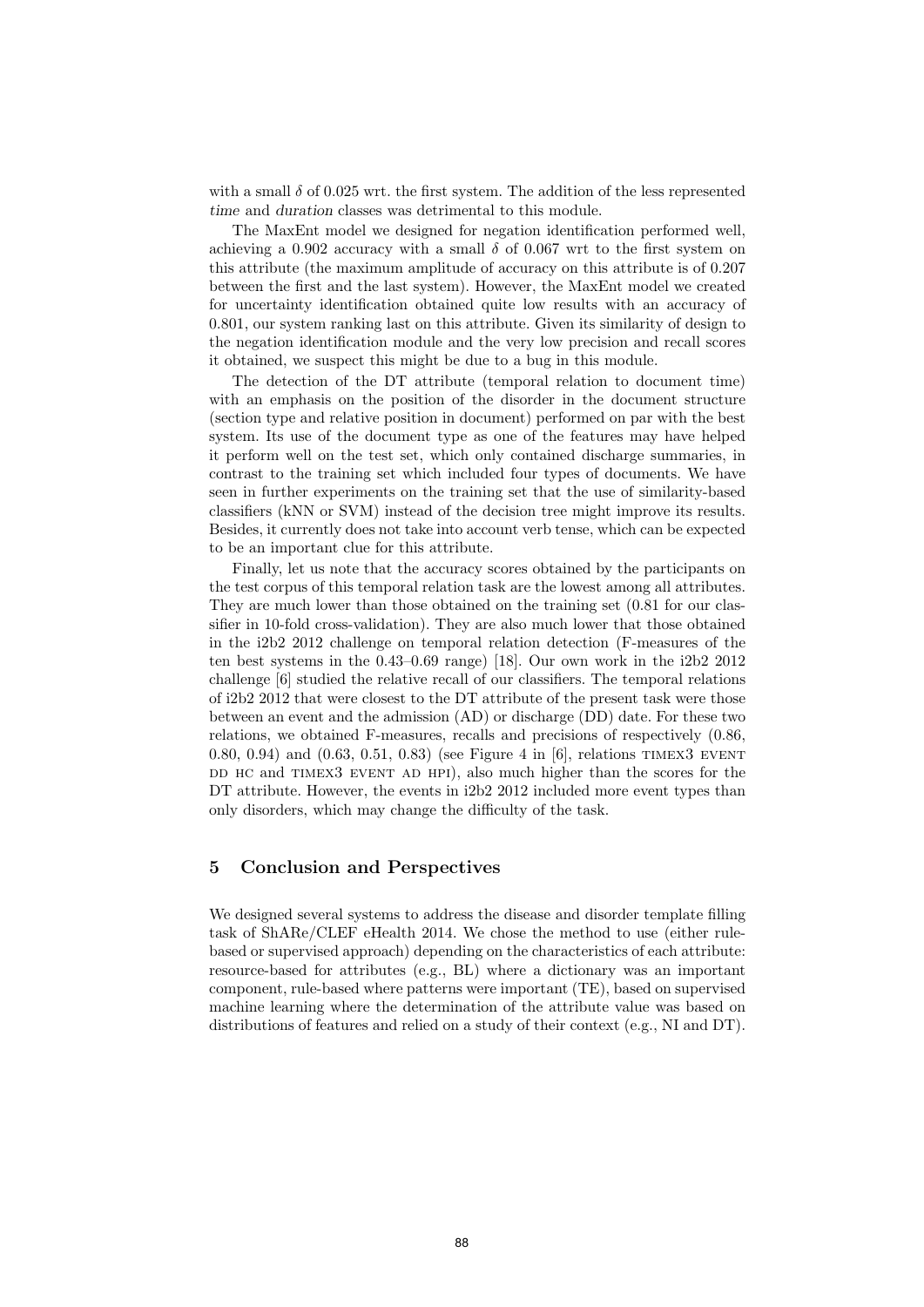While we achieved a high accuracy by using default values in the case of very unbalanced attributes, we consider that this is not satisfactory. A better study of contexts occurring near disorders should allow us to highlight clues that could be used either to produce rules or to train statistical models (taking into account the specific distribution of values of these attributes). The resourcebased methods that we used probably need to be complemented with additional features to take better account of their context of occurrence. The supervised methods obtained high accuracies on the NI and UI attributes. The accuracy on the DT attribute was low for all participants, pointing at it as the hardest of all attributes: our system performed on par with the top system on this attribute, and we discussed directions to improve it further.

## Acknowledgments

We acknowledge the Shared Annotated Resources (ShARe) project funded by the United States National Institutes of Health with grant number R01GM090187. This work was partly funded through project Accordys<sup>4</sup> funded by ANR under grant number ANR-12-CORD-0007-03.

# References

- 1. Daniel Albright, Arrick Lanfranchi, Anwen Fredriksen, William F. 4th Styler, Colin Warner, Jena D. Hwang, Jinho D. Choi, Dmitriy Dligach, Rodney D. Nielsen, James Martin, Wayne Ward, Martha Palmer, and Guergana K. Savova. Towards comprehensive syntactic and semantic annotations of the clinical narrative. J Am Med Inform Assoc, 20(5):922–930, Sep-Oct 2013.
- 2. Adam L. Berger, Stephen Della Pietra, and Vincent J. Della Pietra. A maximum entropy approach to natural language processing. Computational Linguistics, 22(1):39–71, 1996.
- 3. Olivier Bodenreider. The Unified Medical Language System (UMLS): integrating biomedical terminology. Nucleic Acid Res, 32:D267–D270, 2004.
- 4. Noémie Elhadad, Wendy W. Chapman, Tim O'Gorman, Martha Palmer, and Guergana K. Savova. The ShARe schema for the syntactic and semantic annotation of clinical texts. 2014. Under Review.
- 5. Carol Friedman, Philip O. Alderson, John H. M. Austin, James J. Cimino, and Stephen B. Johnson. A general natural-language text processor for clinical radiology. J Am Med Inform Assoc, 1(2):161–174, 1994.
- 6. Cyril Grouin, Natalia Grabar, Thierry Hamon, Sophie Rosset, Xavier Tannier, and Pierre Zweigenbaum. Eventual situations for timeline extraction from clinical reports. J Am Med Inform Assoc, 20(5):820–827, Sep-Oct 2013. 2013 Apr 9. [Epub ahead of print].
- 7. Silviu Guiasu and Abe Shenitzer. The principle of maximum entropy. The Mathematical Intelligence, 7(1), 1985.

 $\overline{4}$  Accordys: Agrégation de Contenus et de COnnaissances pour Raisonner à partir de cas de DYSmorphologie fœtale, Content and Knowledge Aggregation for Case-based Reasoning in the field of Fetal Dysmorphology (ANR 2012-2015).